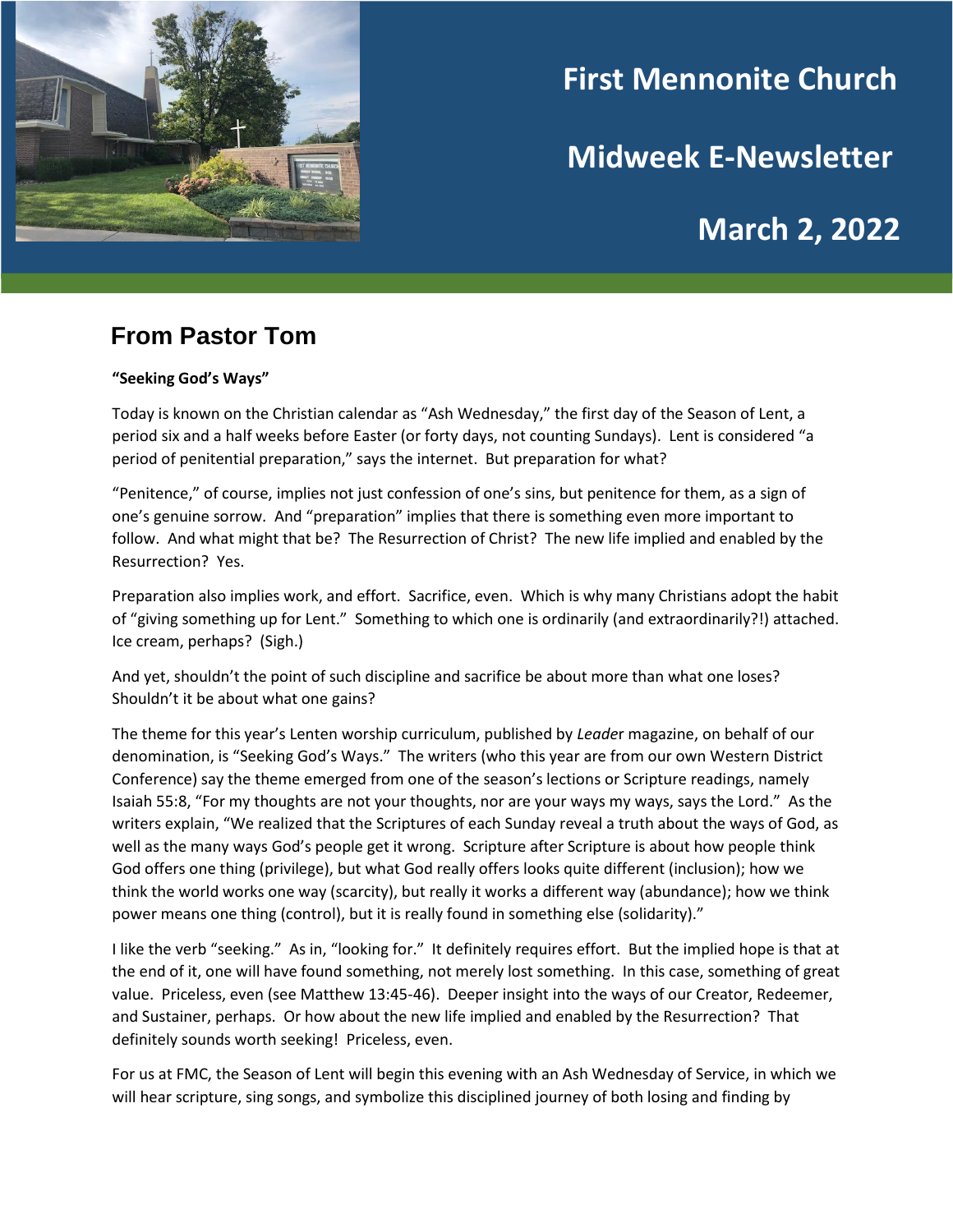coming forward to receive the sign of the cross, drawn on our foreheads out of ashes (traditionally made from the previous year's palm leaves from Palm Sunday). Then on this coming Sunday (the first of six Sundays of Lent) we will begin to follow the theme of this years' worship curriculum, "Seeking God's Ways." As part of that Sunday's worship we will share the Lord's Supper together.

# **Among Our Friends and In Our Prayers**

- $\approx$  Let us remember in fervent prayer the families of the two Tabor College students who lost their lives in a tragic car accident early Sunday morning, Christopher Castillo and Johnethon Aviles. Let us also remember the third passenger in that car, Jonathan Medina, who sustained significant injures, along with his family.
- Let us give thanks to God for our new administrative assistant/office secretary Sue Buchholz!
- Please continue to pray for peace and safety in Ukraine**.** MCC is evaluating the situation and giving support to staff and partners as the situation allows. All international MCC staff have been evacuated from Ukraine including two SALT participants from Kansas. Aaron Ensz from Buhler has returned to the U.S. and Micah Epp from North Newton has relocated outside of Ukraine. Please keep them and their families in your prayers as well.

## **Upcoming Events**

- **Please join us tonight for a fellowship meal at 6 p.m. and sermon discussion at 7 p.m.**  Tonight's meal is Mexican chicken tortilla soup, tortilla chips and brownies! If you are unable to join in-person, a Zoom option is available at the following link: <https://zoom.us/j/91457452132?pwd=UXU5U3VWSXViSFpyUUR4cW03aFBxdz09>
- **Mennonite Church USA webinar:** Learn about the **Accessibility Resolution** that will be voted on at the Mennonite Church USA (MC USA) Special Session of the Delegate Assembly, May 27- 30. Clare Krabill, COO of MHS (an agency of MC USA), and Jeanne Davies, executive director of Anabaptist Disabilities Network, will discuss this resolution during a webinar on March 7 at 7 p.m. ET / 4 p.m. PT. Register today: [mennoniteusa.org/webinar-accessibility](https://mennoniteusa.us1.list-manage.com/track/click?u=97f16d9c230780d6354d01572&id=69bb571a7d&e=f1cba2a9e6)
- **All are welcome to join the fun at 14th annual MCC Comforter Blitz on March 7, 8 and 9 at the Journey Yoder Campus,** one mile north of Yoder, KS. Times are Monday and Tuesday 9-5, and Wednesday 9-4. Come and have a good time while helping others. No sewing skills required. Lunch is available by donation each day, or you may bring your own sack lunch. You can bring snacks to share during the workday. Masks are highly encouraged and plan to practice social distancing. This event is hosted by Kansas Friends of MCC, to make good quality, beautiful comforters for MCC to send for warmth, comfort, and love all around the world. Please contact the MCC Central States office with questions at #316-283-2720, or check the Comforter Blitz Facebook Page, "MCC Comforter Blitz for Kansas."
- **Everence will hold an informative Medicare webinar on Tuesday, March 8, starting at 6:30 p.m.** Topics will include, when and where to sign up for Medicare, what Medicare does (and doesn't) cover, Medicare Parts A, B, C and D in clear, understandable language plus budgeting for health care costs in retirement. There will also be time for your questions. Information will be presented by staff from the Everence offices in Central Kansas. To register contact Everence at